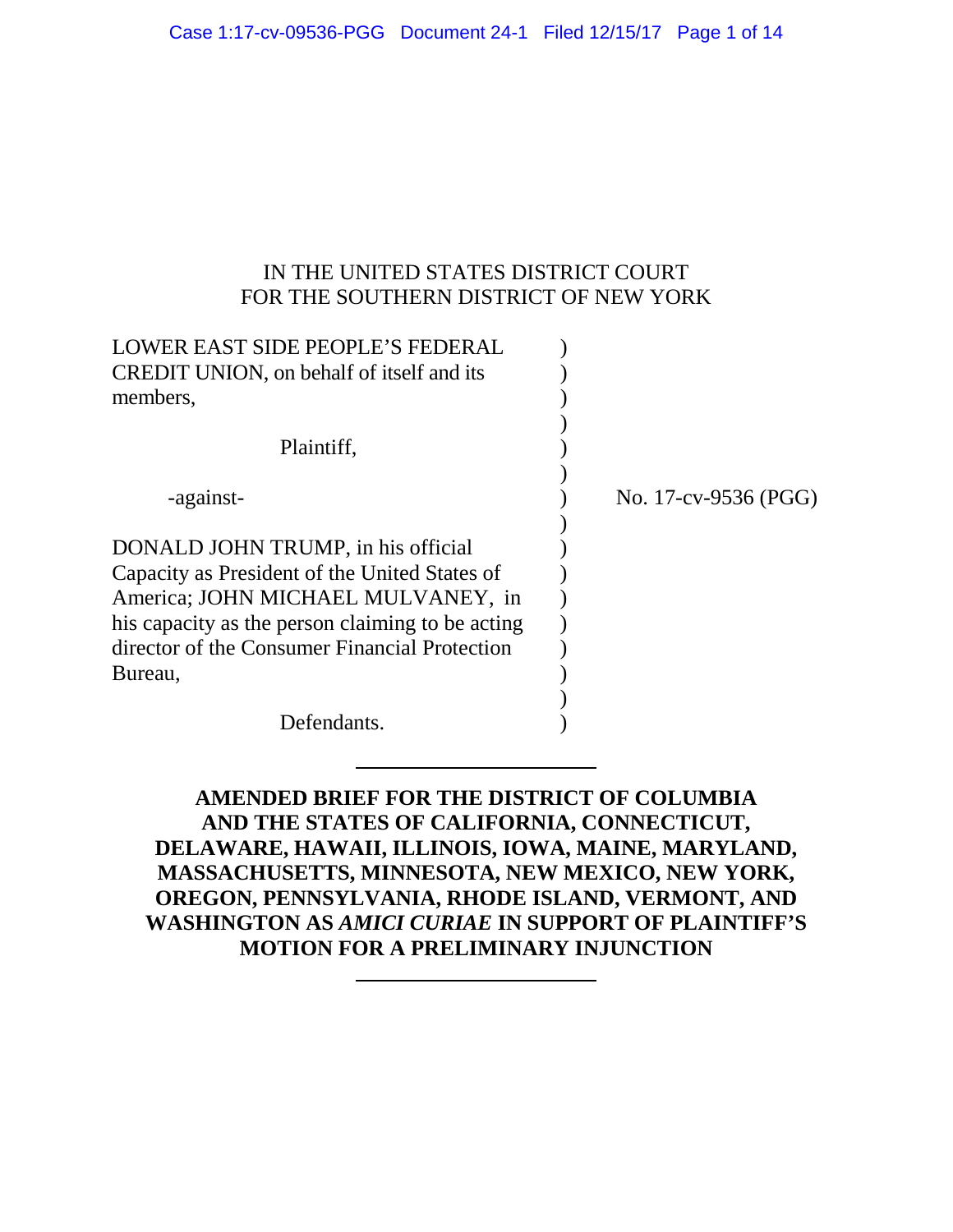# **TABLE OF CONTENTS**

| Congress's Specific Direction In The Consumer Financial<br>$\mathbf{I}$ .<br>Protection Act That The Deputy Director Succeed To The Acting<br>Director Is An Essential Component Of The Act's Comprehensive<br>Scheme Creating An Independent Agency Structure 5 |
|------------------------------------------------------------------------------------------------------------------------------------------------------------------------------------------------------------------------------------------------------------------|
|                                                                                                                                                                                                                                                                  |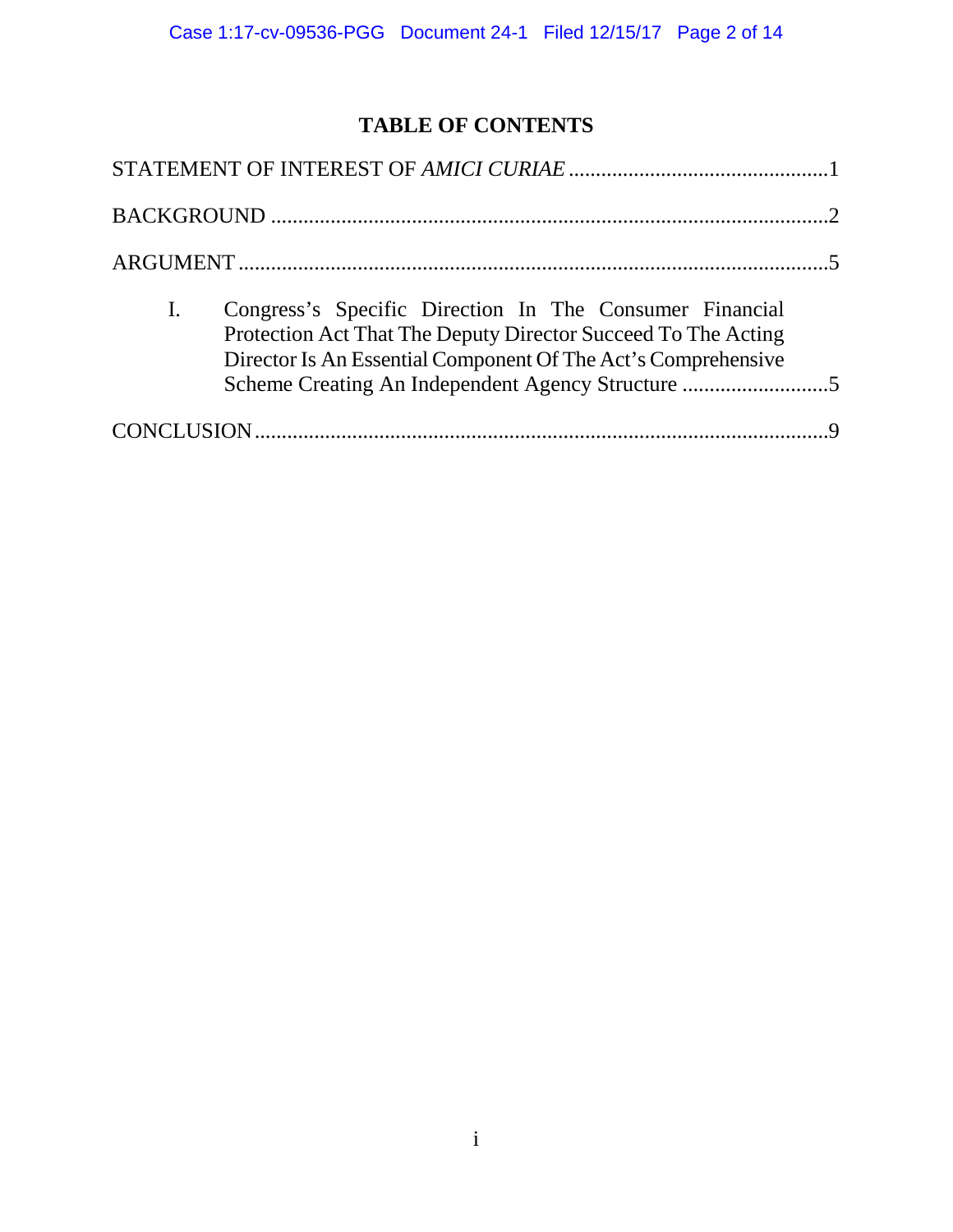# **TABLE OF AUTHORITIES**

### Cases

| RadLAX Gateway Hotel, LLC v. Amalgamated Bank, 566 U.S. 639 (2012) 8 |
|----------------------------------------------------------------------|

### **Statutes**

# **Other Authorities**

| Press Release, Office of the Attorney General for D.C. (July 18, 2015)                                                                               |  |
|------------------------------------------------------------------------------------------------------------------------------------------------------|--|
|                                                                                                                                                      |  |
| U.S. Dep't of Justice Office of Legal Counsel, Opinion on Designating an<br>Acting Director of the Bureau of Consumer Financial Protection (Nov. 25, |  |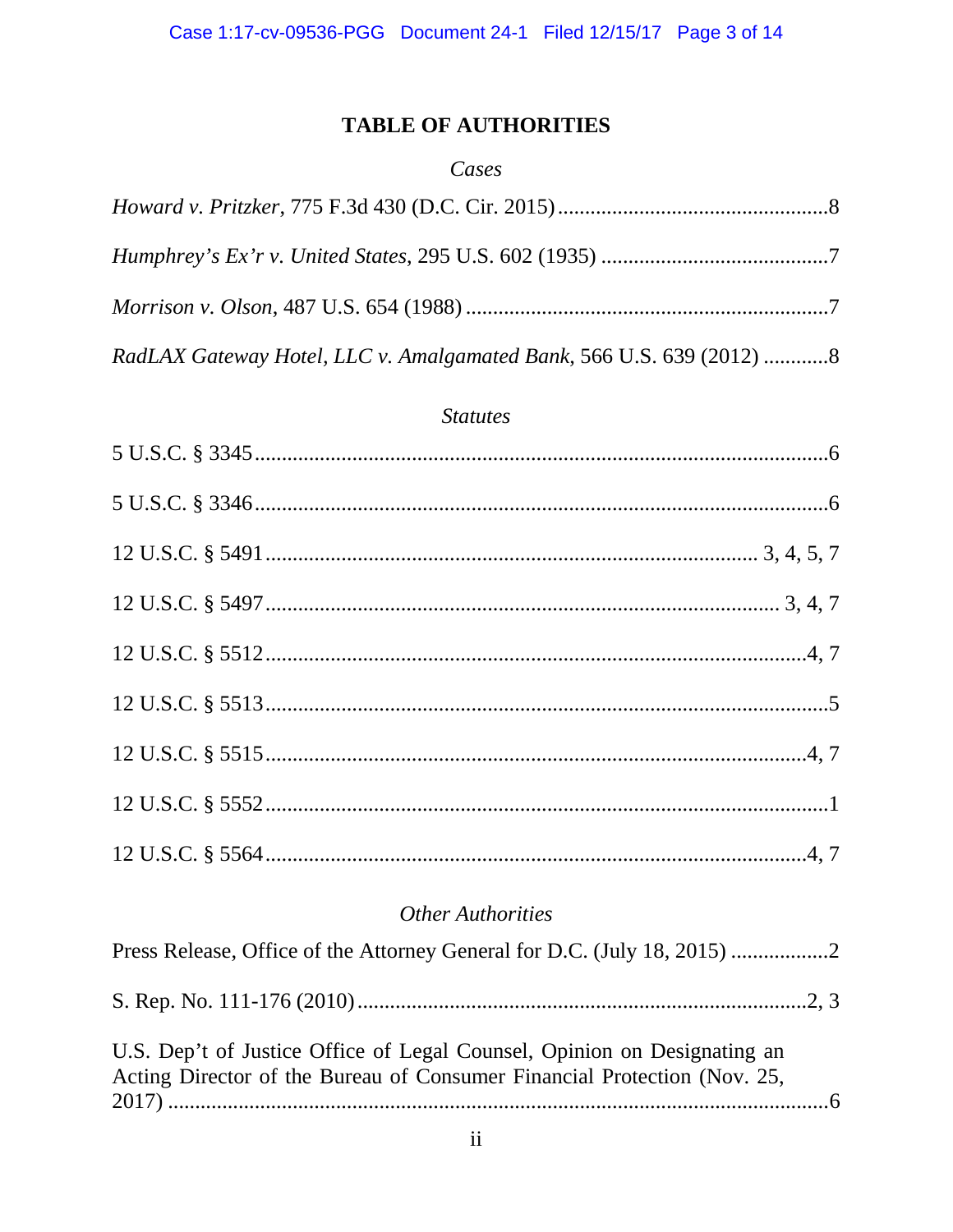#### **STATEMENT OF INTEREST OF** *AMICI CURIAE*

<span id="page-3-0"></span>*Amici curiae* are the District of Columbia and the States of California, Connecticut, Delaware, Hawaii, Illinois, Iowa, Maine, Maryland, Massachusetts, Minnesota, New Mexico, New York, Oregon, Pennsylvania, Rhode Island, Vermont, and Washington, who seek to maintain the legislatively crafted independence of the Consumer Financial Protection Bureau ("CFPB") that is so essential to its mission. Through the Consumer Financial Protection Act ("Act"), Congress has authorized State Attorneys General to enforce the Act's consumer protection provisions and CFPB regulations. 12 U.S.C. § 5552(a). In bringing such enforcement actions, the States consult with the CFPB, which has the right to intervene in those suits. 12 U.S.C. § 5552(b). As enforcement partners with the CFPB, the *Amici* States have an interest in preserving the independence of the CFPB from short-term political pressures so that it can use its resources and expertise to pursue the long-term public interest. The CFPB's independence is crucial to the effectiveness of the *Amici* States' enforcement efforts, as the CFPB and the *Amici* States make decisions about cooperating in parallel investigations, sharing information and documents collected, coordinating enforcement actions, and negotiating joint settlements. Attempts to dismantle Congress's careful and concerted efforts in structuring the CFPB as a truly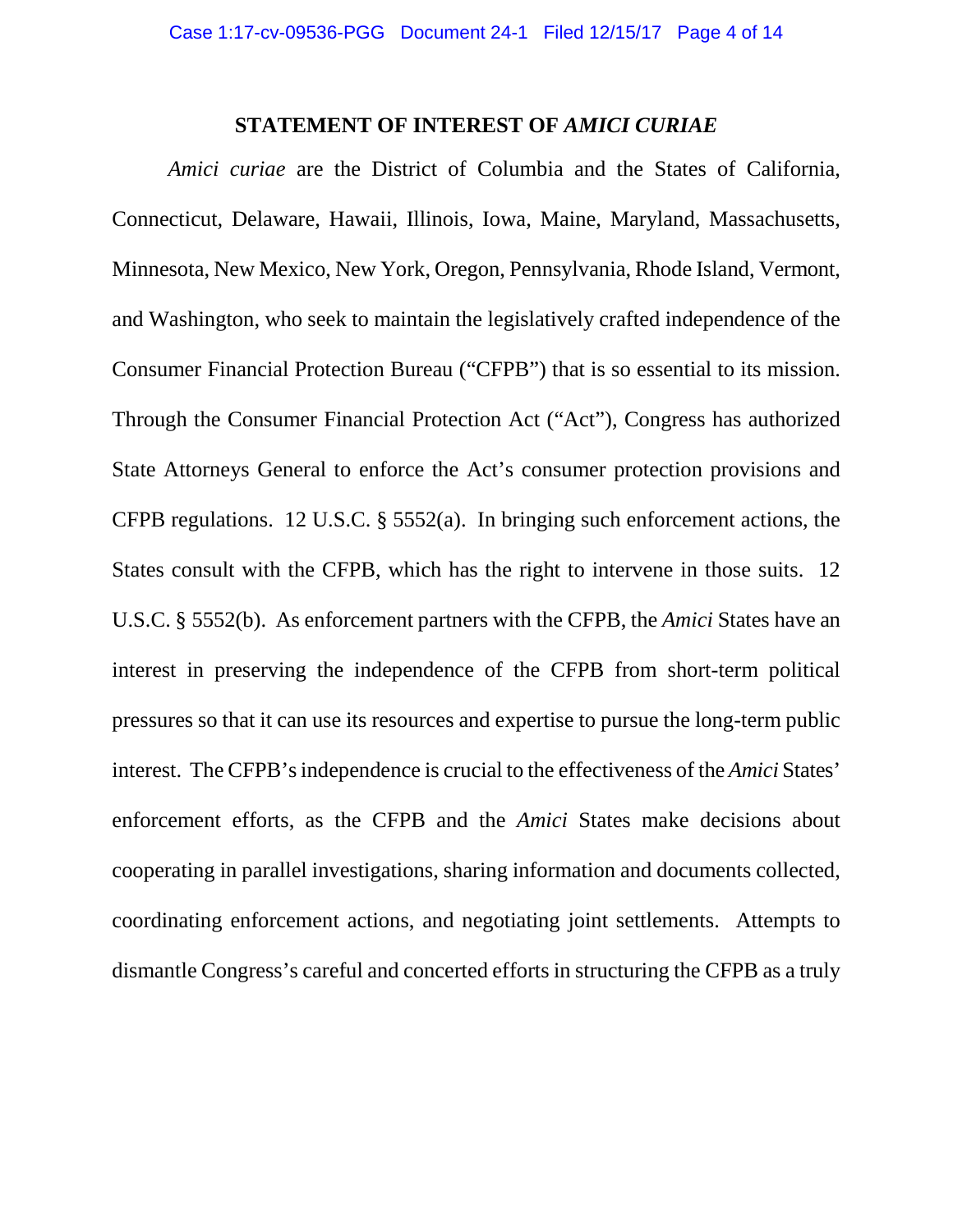independent agency would, if successful, harm the *Amici* States' ability to enforce the many consumer financial laws that protect their residents.<sup>[1](#page-4-1)</sup>

### **BACKGROUND**

<span id="page-4-0"></span>Congress established an independent CFPB to help prevent a repeat of the 2008 financial crisis, which devastated the nation's economy and was the worst such crisis since the Great Depression. S. Rep. No. 111-176, at 15, 39 (2010). More than 8 million American jobs were lost, 7 million homes entered foreclosure, and household wealth fell by \$13 trillion. *Id.* at 39. As the Senate Committee on Banking, Housing, and Urban Affairs found, "it was the failure by the prudential regulators to give sufficient consideration to consumer protection that helped bring the financial system down." *Id.* at 166. The existing regulatory system had been a "spectacular failure," as regulators had "routinely sacrificed consumer protection for short-term profitability of banks" and other financial institutions. *Id.* at 15.

After extensive testimony and deliberations, Congress enacted the Consumer Financial Protection Act, which created the CFPB as an "independent bureau" within

 $\overline{a}$ 

<span id="page-4-1"></span><sup>1</sup> As just one concrete example, the CFPB coordinated with the States to investigate allegations that Chase Bank USA N.A. and Chase Bankcard Services, Inc. had committed a variety of deceptive and unlawful debt-collection practices for credit cards. This resulted in a joint settlement with the District of Columbia, 47 States, and the CFPB under which Chase agreed to reform those practices, pay \$136 million, and cease collection actions against more than 528,000 consumers. *See* Press Release, Office of the Attorney General for the District of Columbia (July 18, 2015), *available at* [https://oag.dc.gov/release/chase-bank-change-unlawful-debt-collection-practices](https://oag.dc.gov/release/chase-bank-change-unlawful-debt-collection-practices-thanks-agreements-state-attorneys)[thanks-agreements-state-attorneys.](https://oag.dc.gov/release/chase-bank-change-unlawful-debt-collection-practices-thanks-agreements-state-attorneys)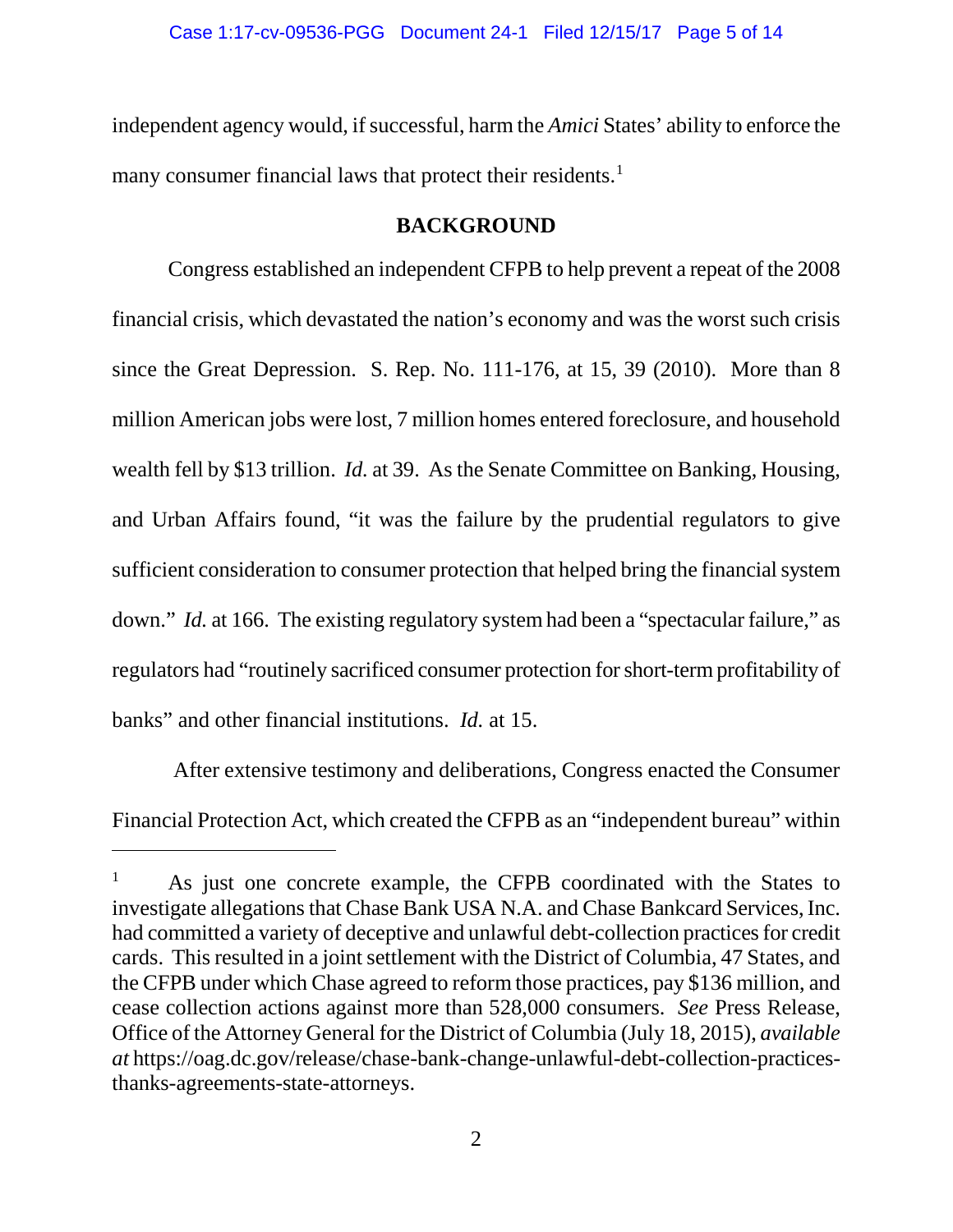#### Case 1:17-cv-09536-PGG Document 24-1 Filed 12/15/17 Page 6 of 14

the Federal Reserve System, itself an independent entity, to regulate consumer financial products and services under federal consumer financial laws. 12 U.S.C. § 5491 (a); *see* S. Rep. No. 111-176, at 9-11.

In the Act, Congress carefully calibrated the CFPB's structure to ensure a particularly high degree of independence. First, the Act establishes independent leadership of the agency. It provides for a Director, who "shall be appointed by the President, by and with the advice and consent of the Senate," and a Deputy Director "who shall be appointed by the Director . . . and serve as acting Director in the absence or unavailability of the Director." 12 U.S.C. § 5491(b). The Director "shall serve for a term of 5 years," and may be removed by the President only "for cause," that is, "inefficiency, neglect of duty, or malfeasance in office." 12 U.S.C. § 5491(c).

Second, the Act provides the CFPB a source of funding independent of the usual budget process. Specifically, "the Board of Governors shall transfer to the Bureau from the combined earnings of the Federal Reserve System, the amount determined by the Director to be reasonably necessary to carry out the authorities of the Bureau," subject to an annually adjusted funding cap (but with a mechanism for additional appropriations). 12 U.S.C. §  $5497(a)(1)-(2)$ , (e). Such funds "shall not be subject to review by the Committees on Appropriations of the House of Representatives and the Senate." 12 U.S.C. § 5497(a)(2)(C).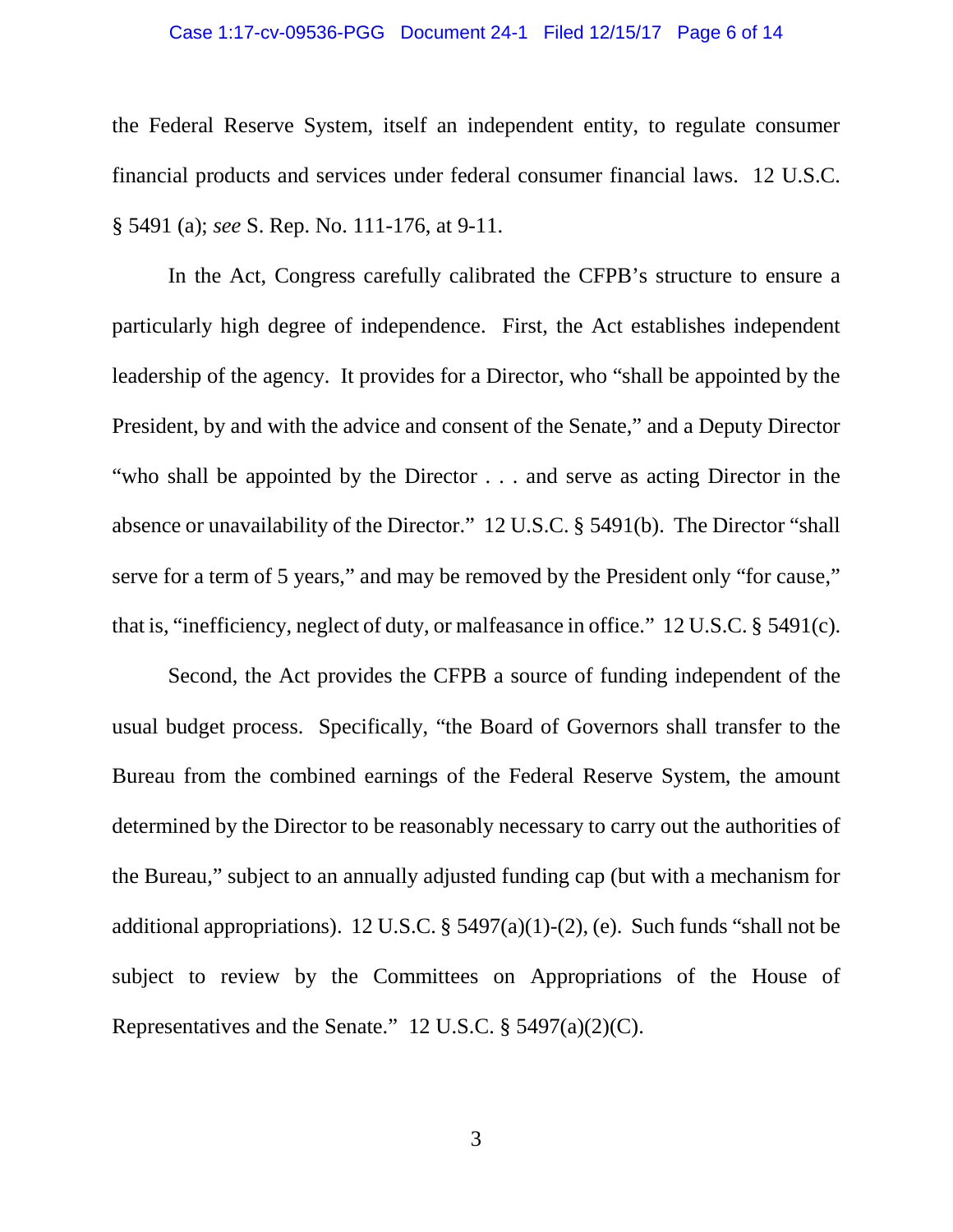#### Case 1:17-cv-09536-PGG Document 24-1 Filed 12/15/17 Page 7 of 14

Third, the Act gives the CFPB independent rulemaking authority. It provides: "The Director may prescribe rules and issue orders and guidance, as may be necessary or appropriate to enable the Bureau to administer and carry out the purposes and objectives of the Federal consumer financial laws." 12 U.S.C. § 5512(b)(1). This rulemaking authority is "exclusive," and the judicial deference afforded the Bureau's interpretation "shall be applied as if the Bureau were the only agency" interpreting and administering those laws. 12 U.S.C. § 5512(b)(4).

Fourth, the Act gives the CFPB "primary enforcement authority" among federal agencies authorized to enforce the consumer financial laws with respect to certain covered entities. 12 U.S.C. §  $5515(c)(1)$ . Another federal agency may not bring its own enforcement action until 120 days after it recommends that the CFPB bring such action and the CFPB declines to do so. 12 U.S.C.  $\S$  5515(c)(2)-(3). In support of its strong enforcement powers, the Act provides the CFPB with independent litigation authority, such that it may "commence a civil action" and "act in its own name and through its own attorneys" in any suit.  $12 \text{ U.S.C. }$  § 5564(a)-(b).

Congress, of course, did not give the CFPB unbridled discretion, but struck a precise and intentional balance. For example, as mentioned, the President may remove the Director for cause before the end of his or her five-year term. 12 U.S.C. § 5491(c)(3). In addition, the Act directs the Government Accountability Office to conduct annual audits of the CFPB's financial transactions. 12 U.S.C. § 5497(a)(5).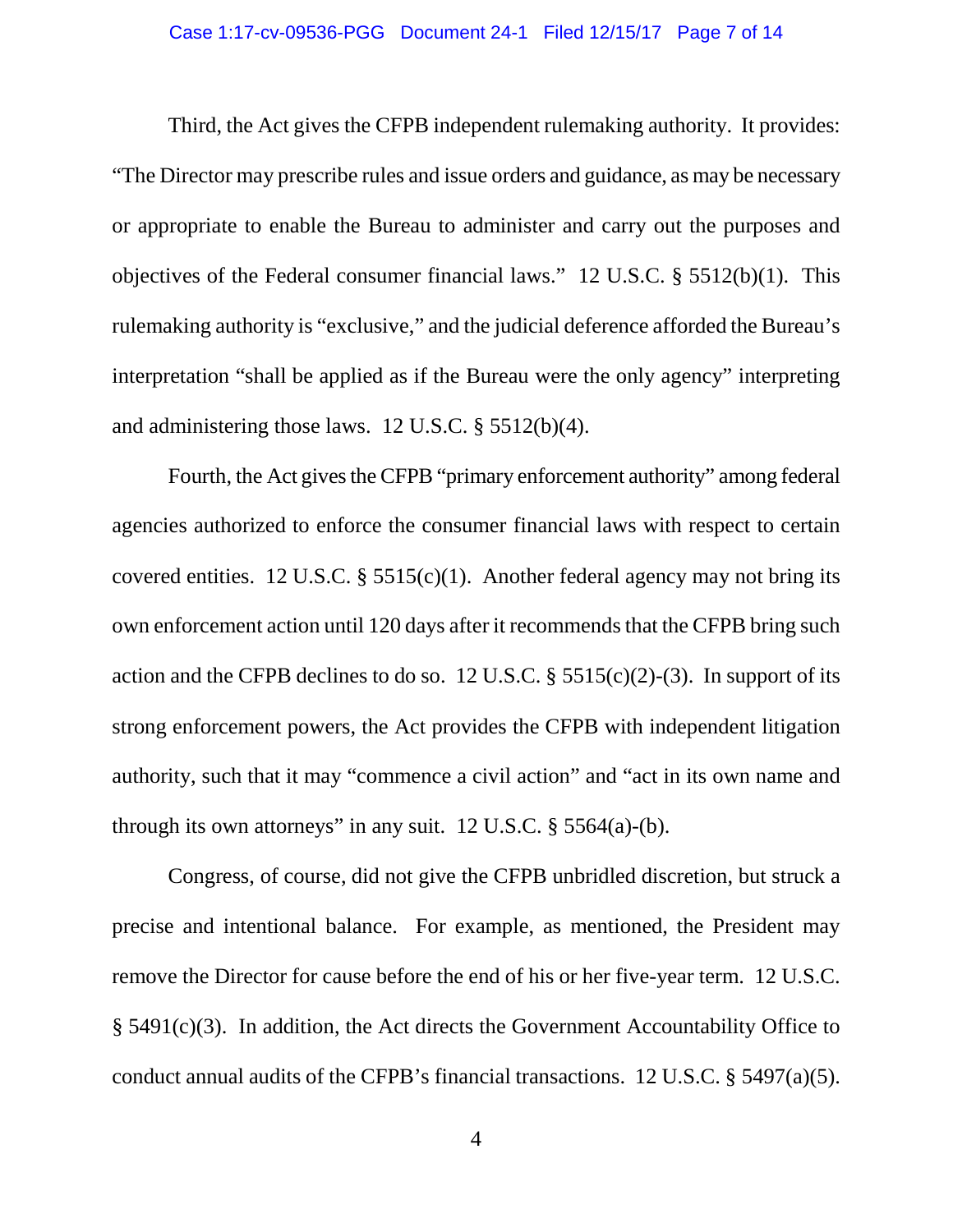The Act also permits the Financial Stability Oversight Council to set aside a CFPB regulation when it decides, by a two-thirds vote, that the regulation risks certain adverse impacts. 12 U.S.C. § 5513. As designed by Congress, the independence of the CFPB is not only robust but also carefully delineated.

#### **ARGUMENT**

## <span id="page-7-1"></span><span id="page-7-0"></span>**I. Congress's Specific Direction In The Consumer Financial Protection Act That The Deputy Director Succeed To The Acting Director Is An Essential Component Of The Act's Comprehensive Scheme Creating An Independent Agency Structure.**

The defendants' position—that the President may select an acting CFPB Director outside of the Consumer Financial Protection Act's provisions—violates the "independent" agency structure that Congress expressly created. 12 U.S.C. § 5491(a). Under the Act, once a Director has been appointed by the President with approval of the Senate, the Director serves a five-year term, which notably transcends the President's own four-year term. 12 U.S.C.  $\S$  5491(c)(1). To further ensure the Director's independence, the President's role during the Director's term is limited: the President can remove the Director only for cause. 12 U.S.C. § 5491(c)(3). And if the Director is removed, or resigns, then the Act provides that the Deputy Director "shall" serve as the acting Director until the President appoints (again with Senate approval) a new Director. 12 U.S.C. § 5491(b)(2), (5). Thus, the text of the Act, on its face, forecloses the defendants' position.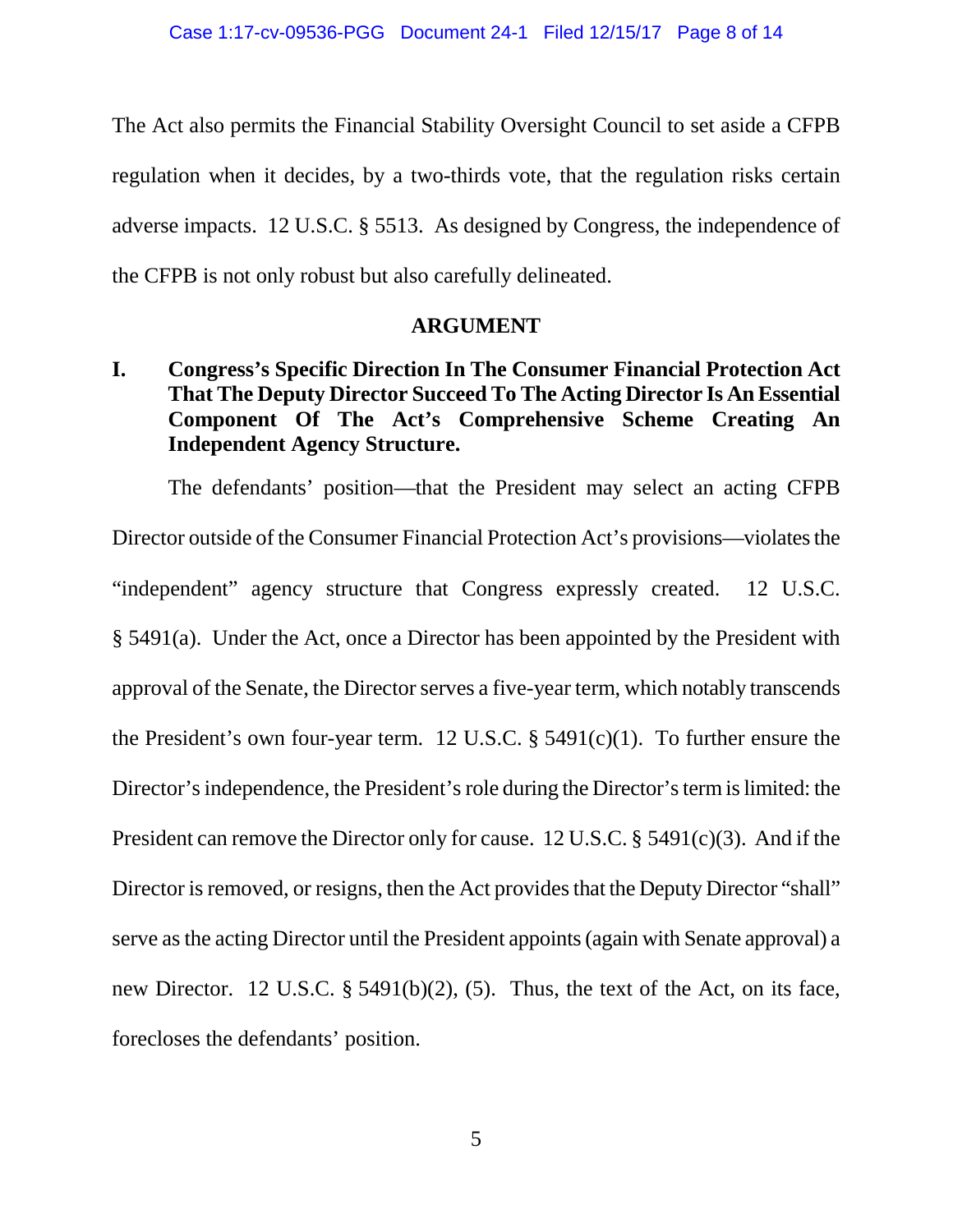In contravention of this statutory scheme, the defendants erroneously contend that the President can unilaterally designate another individual—not the Deputy Director—to serve as acting Director for an extended period. They posit that the 1998 Federal Vacancies Reform Act, 5 U.S.C. § 3345 *et seq*., allows the President to make such a designation. Under this view, the President could select an acting Director who could serve for as long as the Vacancies Reform Act permits—seven months or much longer—but all the while presumably at the President's will. *See* 5 U.S.C. § 3346. Indeed, because defendants have contended that the Vacancies Reform Act is just "one means" of filling the Director's vacancy, $2$  the President could choose an acting Director under that act and then select, as another successor, the Deputy Director that the acting Director has appointed. Taken to its logical conclusion, the defendants' interpretation would allow the CFPB to be headed indefinitely by individuals who are effectively just of the President's own choosing. This would not only circumvent the required process for Senate confirmation and the separation-of-powers doctrine, but also violate the Congressionally mandated independence of the agency director[.3](#page-8-1)

 $\overline{a}$ 

<span id="page-8-0"></span><sup>&</sup>lt;sup>2</sup> U.S. Dep't of Justice Office of Legal Counsel, Opinion on Designating an Acting Director of the Bureau of Consumer Financial Protection, at 4 (Nov. 25, 2017), available at [https://www.justice.gov/olc/file/1014441/download.](https://www.justice.gov/olc/file/1014441/download)

<span id="page-8-1"></span>Raising further concerns about the President's ability to undermine the CFPB's independence, President Trump tweeted last week in response to news reports about an ongoing CFPB enforcement action: "Fines and penalties against Wells Fargo Bank for their bad acts against their customers and others will not be dropped, as has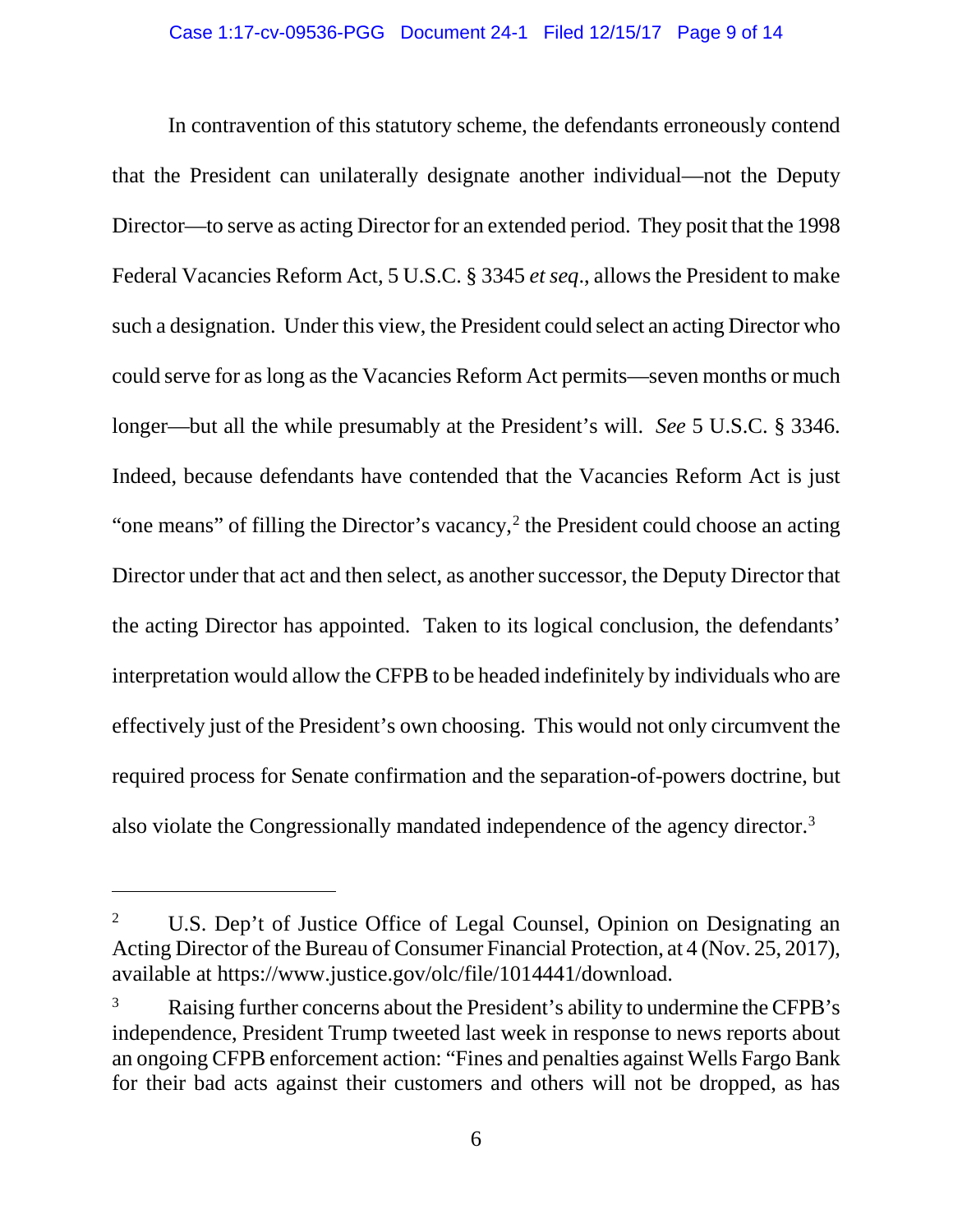The defendants' approach demolishes a critical part of Congress' carefully constructed statutory scheme for the CFPB's independence. The independence of an agency meanslittle without independent leadership. *See Morrison v. Olson*, 487 U.S. 654, 687-88 (1988) ("Were the President to have the power to remove FTC Commissioners at will, the 'coercive influence' of the removal power would 'threat[en] the independence of [the] commission.'" (quoting *Humphrey's Ex'r v. United States*, 295 U.S. 602, 630 (1935))). Congress thus found it necessary to ensure independent leadership through the for-cause removal and succession provisions. 12 U.S.C. § 5491(b)-(c). These leadership provisions undergird other provisions of the Consumer Financial Protection Act that are also essential to a strong and independent CFPB, such as those that insulate it from the usual budget process and grant it exclusive rulemaking authority and primary enforcement powers. *See* 12 U.S.C. §§ 5497(a), 5512(b), 5515(c), 5564. This independence should be maintained, as Congress intended, even when the Director leaves office.

The Vacancies Reform Act can and should be harmonized with the Consumer Financial Protection Act to effectuate its provision requiring that the Deputy Director serve as the acting Director. *See* Mot. for Prelim. Inj. 7-11. But if the two acts cannot be harmonized, the Consumer Financial Protection Act's successor provision must  $\overline{a}$ incorrectly been reported, but will be pursued and, if anything, substantially increased. I will cut Regs but make penalties severe when caught cheating!" https://twitter.com/ realDonaldTrump/status/939152197090148352.

7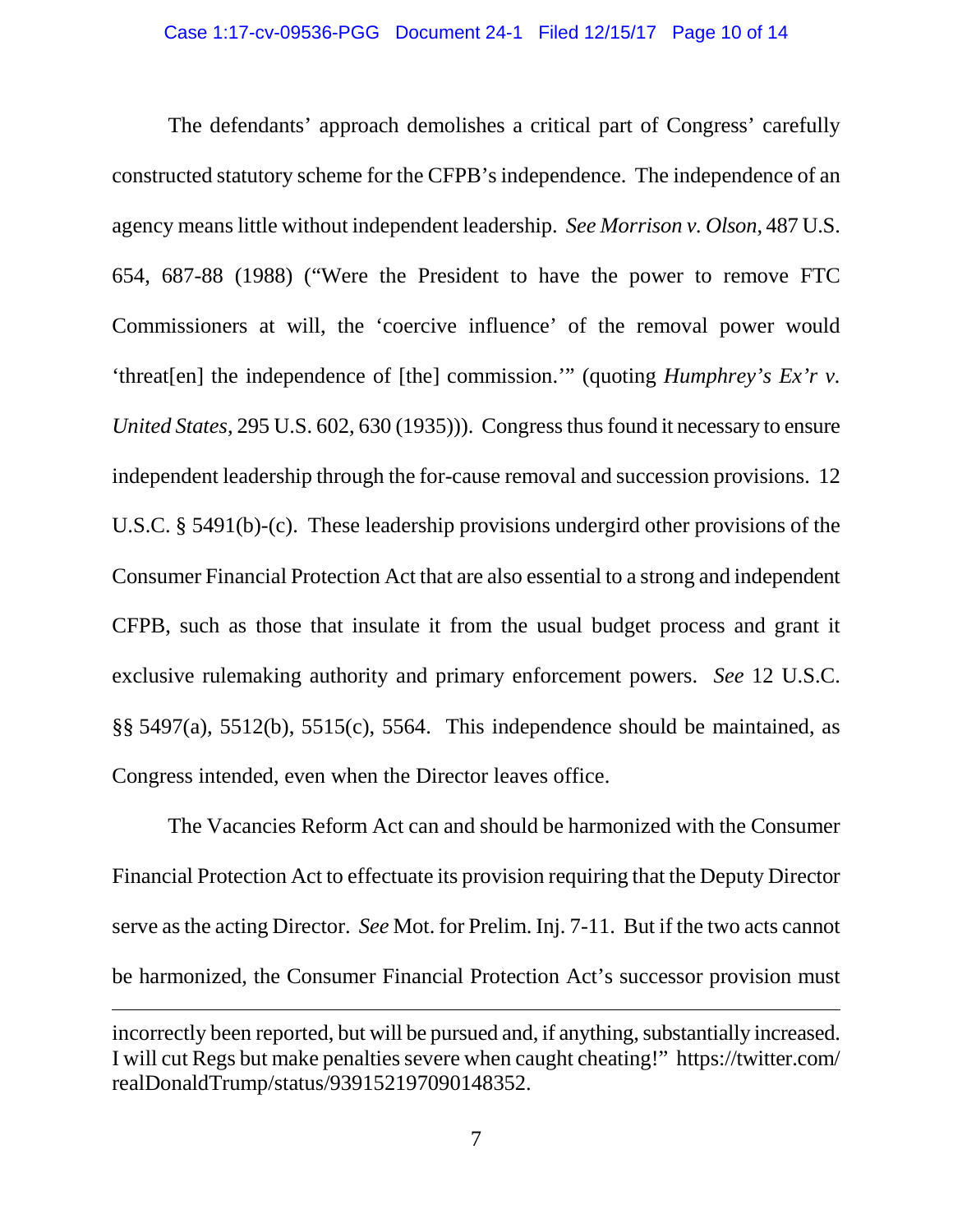#### Case 1:17-cv-09536-PGG Document 24-1 Filed 12/15/17 Page 11 of 14

prevail. Not only is it the more recent enactment, but it is the more specific one. It is "a commonplace of statutory construction that the specific governs the general." *Howard v. Pritzker*, 775 F.3d 430, 438 (D.C. Cir. 2015). Notably, this principle is "particularly true" where "Congress has enacted a comprehensive scheme and has deliberately targeted specific problems with specific solutions." *Id.*; *accord RadLAX Gateway Hotel, LLC v. Amalgamated Bank*, 566 U.S. 639, 645 (2012).

That precisely describes the situation here. Congress enacted a comprehensive scheme to ensure the CFPB's independence. It did not simply declare the CFPB independent and leave unresolved the bounds of that independence. Instead, the Consumer Financial Protection Act has numerous, detailed provisions that create a high degree of agency independence, while still striking a balance that carefully delineates its scope. As a direct response to the 2008 financial crisis, the establishment of the CFPB as an independent agency was a "specific solution" to "specific problems" of utmost national importance. By contrast, the Vacancies Reform Act was a statute enacted well before the devastating financial crisis in 2008, at a time when the CFPB was not even in existence. It would be unreasonable to conclude that, on the present question concerning the agency's structure and independence, such a statute would prevail over the act that created the CFPB to target the regulatory failures underlying that crisis. Such a conclusion would impermissibly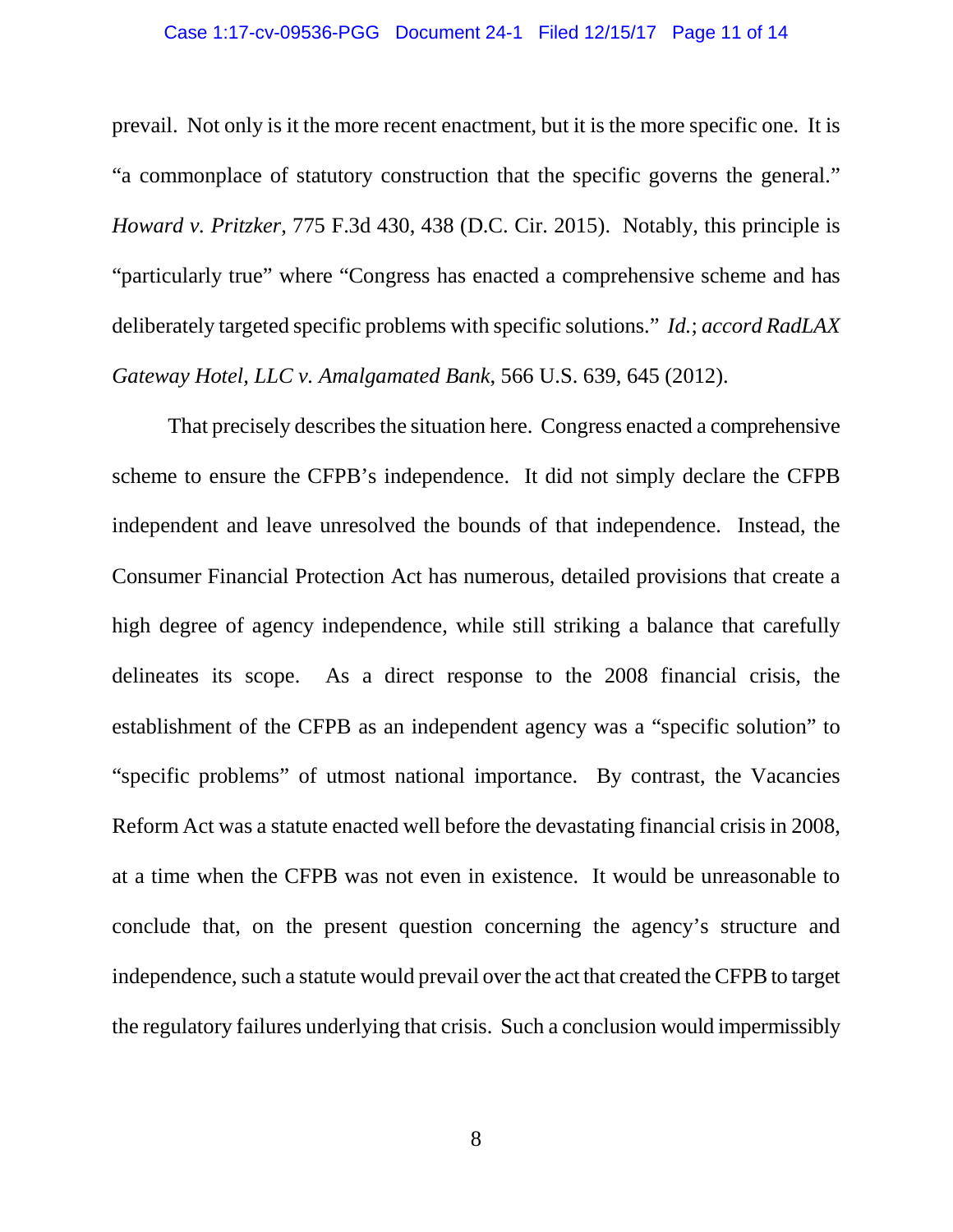allow a general statute to fundamentally undermine Congress' comprehensive

legislative solution to a critically important issue.

### <span id="page-11-0"></span>**CONCLUSION**

This Court should grant the motion for a preliminary injunction.

Respectfully submitted,

KARL A. RACINE Attorney General for the District of Columbia

LOREN L. ALIKHAN Acting Solicitor General

CARL J. SCHIFFERLE Assistant Attorney General

/s/ Christina Okereke CHRISTINA OKEREKE Assistant Attorney General

Office of the Attorney General 441 4th Street, NW, Suite 630S Washington, D.C. 20001 (202) 727-5173 [christina.okereke@dc.gov](mailto:christina.okereke@dc.gov)

XAVIER BECERRA Attorney General State of California 1300 I Street Sacramento, CA 95814

MATTHEW P. DENN Attorney General State of Delaware Carvel State Building, 6th Floor 820 North French Street Wilmington, DE 19801

GEORGE JEPSEN Attorney General State of Connecticut 55 Elm Street Hartford, CT 06106

DOUGLAS S. CHIN Attorney General State of Hawaii 425 Queen Street Honolulu, HI 96813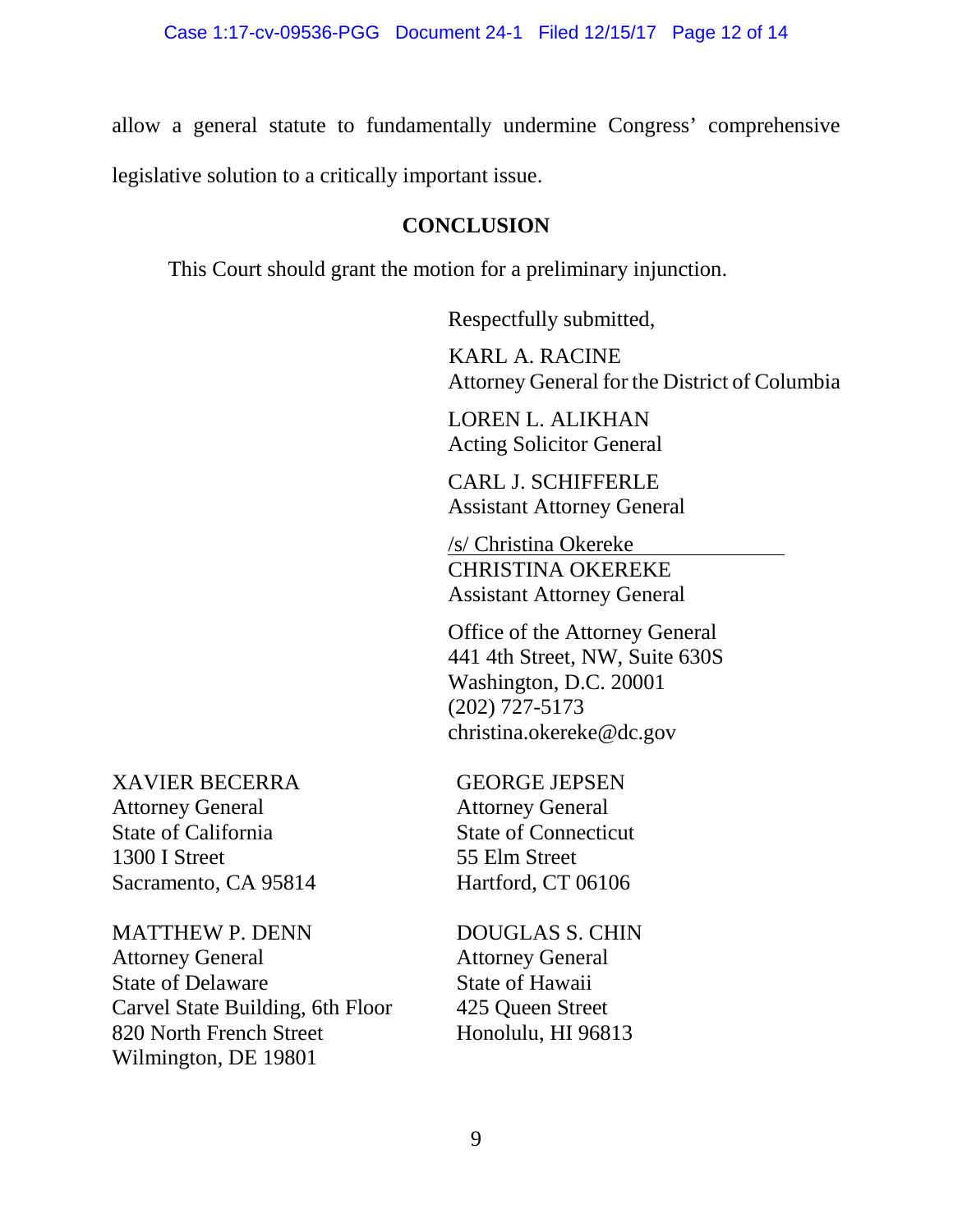LISA MADIGAN Attorney General State of Illinois 100 West Randolph Street, 12th Floor Chicago, IL 60601

JANET T. MILLS Attorney General State of Maine 6 State House Station Augusta, ME 04333-0006

MAURA HEALEY Attorney General Commonwealth of Massachusetts One Ashburton Place Boston, MA 02108

HECTOR BALDERAS Attorney General State of New Mexico 408 Galisteo Street Santa Fe, NM 87501

ELLEN F. ROSENBLUM Attorney General State of Oregon 1162 Court Street NE Salem, OR 97301

PETER F. KILMARTIN Attorney General State of Rhode Island 150 South Main Street Providence, RI 02903

TOM MILLER Attorney General State of Iowa 1305 East Walnut Street Des Moines, IA 50319

BRIAN E. FROSH Attorney General State of Maryland 200 Saint Paul Place Baltimore, MD 21202

LORI SWANSON Attorney General State of Minnesota 102 State Capitol 75 Rev. Dr. Martin Luther King Jr. Blvd. St. Paul, MN 55155

ERIC SCHNEIDERMAN Attorney General State of New York 120 Broadway, 25th Floor New York, NY 10271

JOSH SHAPIRO Attorney General Commonwealth of Pennsylvania 16th Floor, Strawberry Square Harrisburg, PA 17120

THOMAS J. DONOVAN, JR. Attorney General State of Vermont 109 State Street Montpelier, VT 05609-1001